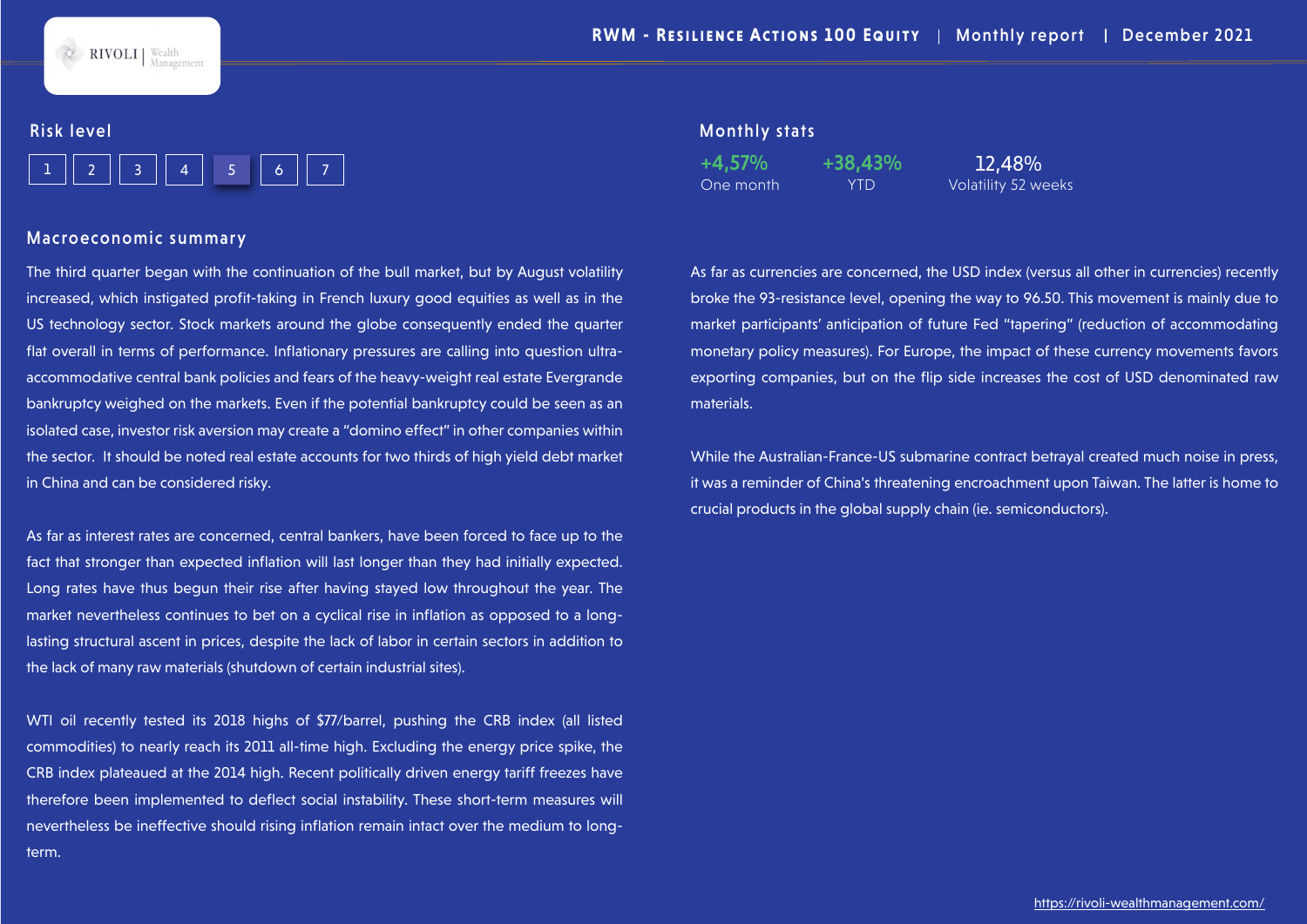# Financial statistics

|                             | <b>RWM - Resilience</b><br><b>Actions 100 Equity</b> | <b>BBG World Large &amp;</b><br><b>Mid Cap</b> |
|-----------------------------|------------------------------------------------------|------------------------------------------------|
| <b>Performance YTD</b>      | 38,43%                                               | 27,44%                                         |
| <b>Performance 1 month</b>  | 4,57%                                                | 2,87%                                          |
| <b>Performance 3 months</b> | 16,95%                                               | 8,46%                                          |
| <b>Performance 6 months</b> | 19,70%                                               | 9,92%                                          |
| <b>Performance 52 weeks</b> | 38,43%                                               | 27,44%                                         |
| <b>Volatility 52 weeks</b>  | 12,48%                                               | 11,14%                                         |
| <b>Number of funds</b>      | 30                                                   | >3500                                          |

|                     | <b>RWM - Resilience Actions 100</b><br><b>Equity</b> |
|---------------------|------------------------------------------------------|
| <b>Beta</b>         | 0,80                                                 |
| <b>Sharpe ratio</b> | 3,23                                                 |
| Top 5 weight        | 25,63%                                               |
| Top 10 weight       | 50,37%                                               |



Period from 31/12/2020 to 31/12/2021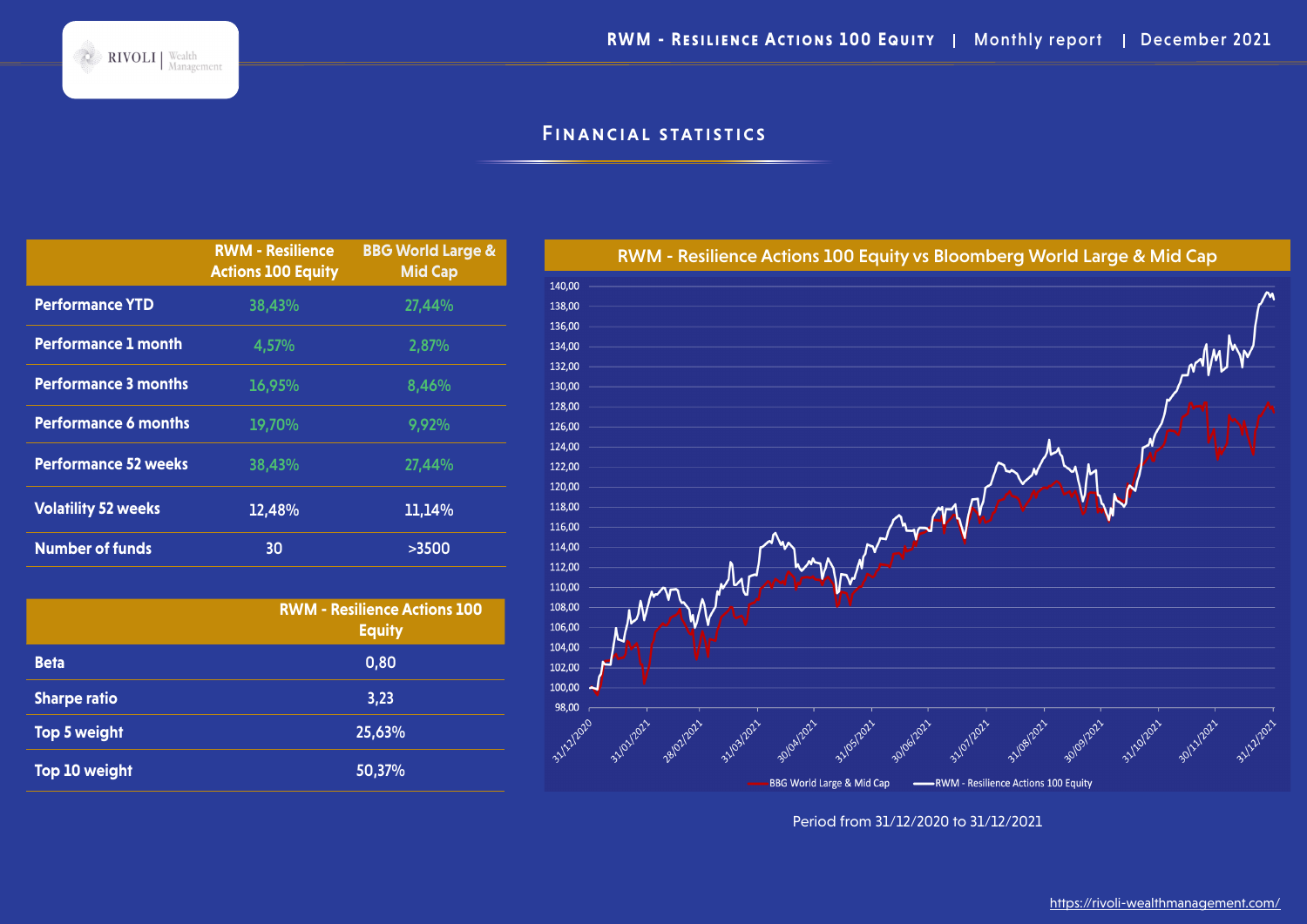

# DISTRIBUTION OF RWM - RESILIENCE ACTIONS 100 EQUITY



| Distribution by type of asset |          |  |  |
|-------------------------------|----------|--|--|
| <b>EQUITY</b>                 | 101,20%  |  |  |
| <b>FUNDS</b>                  | 7,51%    |  |  |
| <b>CASH</b>                   | $-8,71%$ |  |  |
| <b>DERIVATED</b>              | 0,00%    |  |  |
| <b>FIXED INCOME</b>           | 0,00%    |  |  |

| <b>Distribution by currency</b> |                     |  |  |
|---------------------------------|---------------------|--|--|
| <b>CURRENCY</b>                 | <b>DISTRIBUTION</b> |  |  |
| Dollar US                       | 58,62%              |  |  |
| Euro                            | 38,21%              |  |  |
| Swedish Krone                   | 3,16%               |  |  |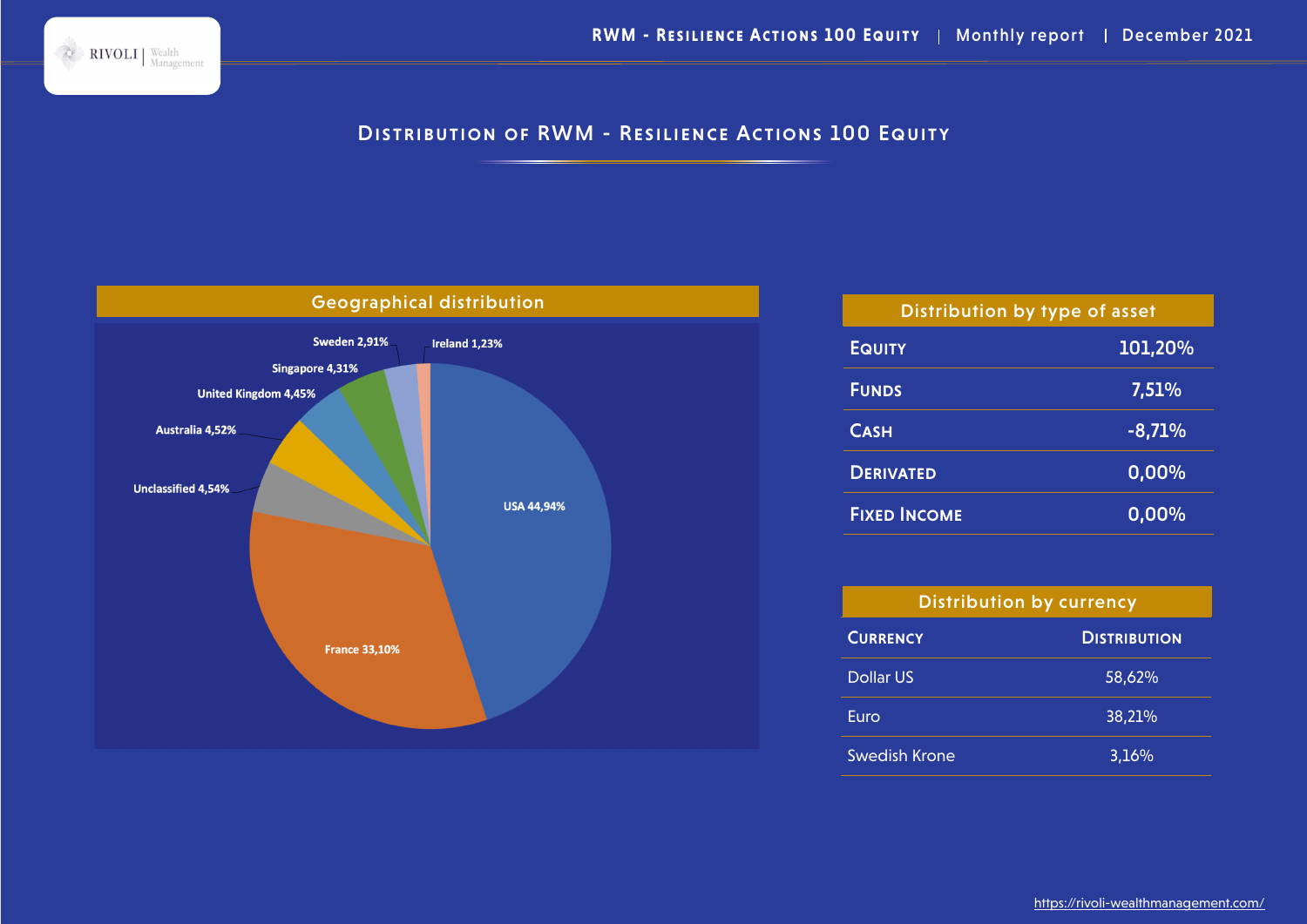**RWM - RESILIENCE ACTIONS 100 EQUITY | Monthly report | December 2021** 



# EXTRA-FINANCIAL STATISTICS

|                    | <b>RWM - Resilience Actions</b><br><b>100 Equity</b> | <b>Bloomberg World Large &amp; Mid</b><br>Cap |
|--------------------|------------------------------------------------------|-----------------------------------------------|
| <b>ESG</b>         | 49,52%                                               | 33,68%                                        |
| <b>Environment</b> | 47.54%                                               | 20.94%                                        |
| <b>Social</b>      | 48.84%                                               | 44,81%                                        |
| <b>Governance</b>  | 55,33%                                               | 48,82%                                        |

|                | <b>Rating of each stock</b>          |         |              |         |            |  |
|----------------|--------------------------------------|---------|--------------|---------|------------|--|
| Ranking        | Name                                 | E       | <sub>S</sub> | G       | <b>ESG</b> |  |
| ı              | <b>FORD MOTOR CO</b>                 | 92,36%  | 96,68%       | 100,00% | 95,18%     |  |
| $\overline{2}$ | <b>QUADIENT SA</b>                   | 88,98%  | 100,00%      | 77,54%  | 90,00%     |  |
| 3              | <b>NVIDIA CORP</b>                   | 87,37%  | 87.37%       | 77.06%  | 85,31%     |  |
| $\overline{4}$ | <b>LIBERTY GLOBAL PLC-A</b>          | 75,94%  | 88,37%       | 76,80%  | 79.84%     |  |
| 5              | <b>INTEL CORP</b>                    | 60,59%  | 100,00%      | 90,10%  | 78,32%     |  |
| $\ddot{\circ}$ | LVMH MOET HENNESSY LOUIS VUI         | 92,62%  | 66,04%       | 57,96%  | 77,86%     |  |
| $\overline{7}$ | <b>UNIBAIL - RODAMCO - WESTFIELD</b> | 70,69%  | 80,28%       | 81,18%  | 75,66%     |  |
| 8              | <b>APPLE INC</b>                     | 100,00% | 32,87%       | 61,77%  | 72,22%     |  |
| 9              | <b>CISCO SYSTEMS INC</b>             | 75,79%  | 64,72%       | 72,30%  | 71,77%     |  |
| 10             | PEPSICO INC                          | 72,49%  | 57,60%       | 78,42%  | 69,21%     |  |
| 11             | <b>RIO TINTO PLC-SPON ADR</b>        | 47.46%  | 80,53%       | 94,28%  | 66,75%     |  |
| 12             | <b>LEGRAND SA</b>                    | 51,01%  | 57,99%       | 90,99%  | 61,10%     |  |
| 13             | <b>STMICROELECTRONICS NV</b>         | 51,85%  | 74,46%       | 62,86%  | 60,84%     |  |
| 14             | <b>BETTSON AB-B</b>                  | 44,23%  | 44.23%       | 55,40%  | 46,46%     |  |
| 15             | <b>MICRON TECHNOLOGY INC</b>         | 33,66%  | 34.96%       | 86.00%  | 44.52%     |  |
| 16             | <b>AMAZON.COM INC</b>                | 59,60%  | 22,79%       | 32,55%  | 43,15%     |  |
| 17             | <b>TELEPERFORMANCE</b>               | 11,55%  | 57,62%       | 76,12%  | 38,29%     |  |
| 18             | <b>GROUPE LDLC</b>                   | 0,00%   | 0.00%        | 0,00%   | 0,00%      |  |
| 18             | S.O.I.T.E.C.                         | 0,00%   | 0,00%        | 0,00%   | 0,00%      |  |
| 18             | <b>TRANSGENE SA</b>                  | 0,00%   | 0,00%        | 0,00%   | 0,00%      |  |
| 18             | <b>VALNEVA SE</b>                    | 0,00%   | 0,00%        | 0,00%   | 0,00%      |  |
| 18             | <b>PALANTIR TECHNOLOGIES INC-A</b>   | 0,00%   | 0.00%        | 0.00%   | 0,00%      |  |



The ESG trajectory over 8 years is based on a calculation of the scores of each stock compared to its sector of activity.

https://rivoli-wealthmanagement.com/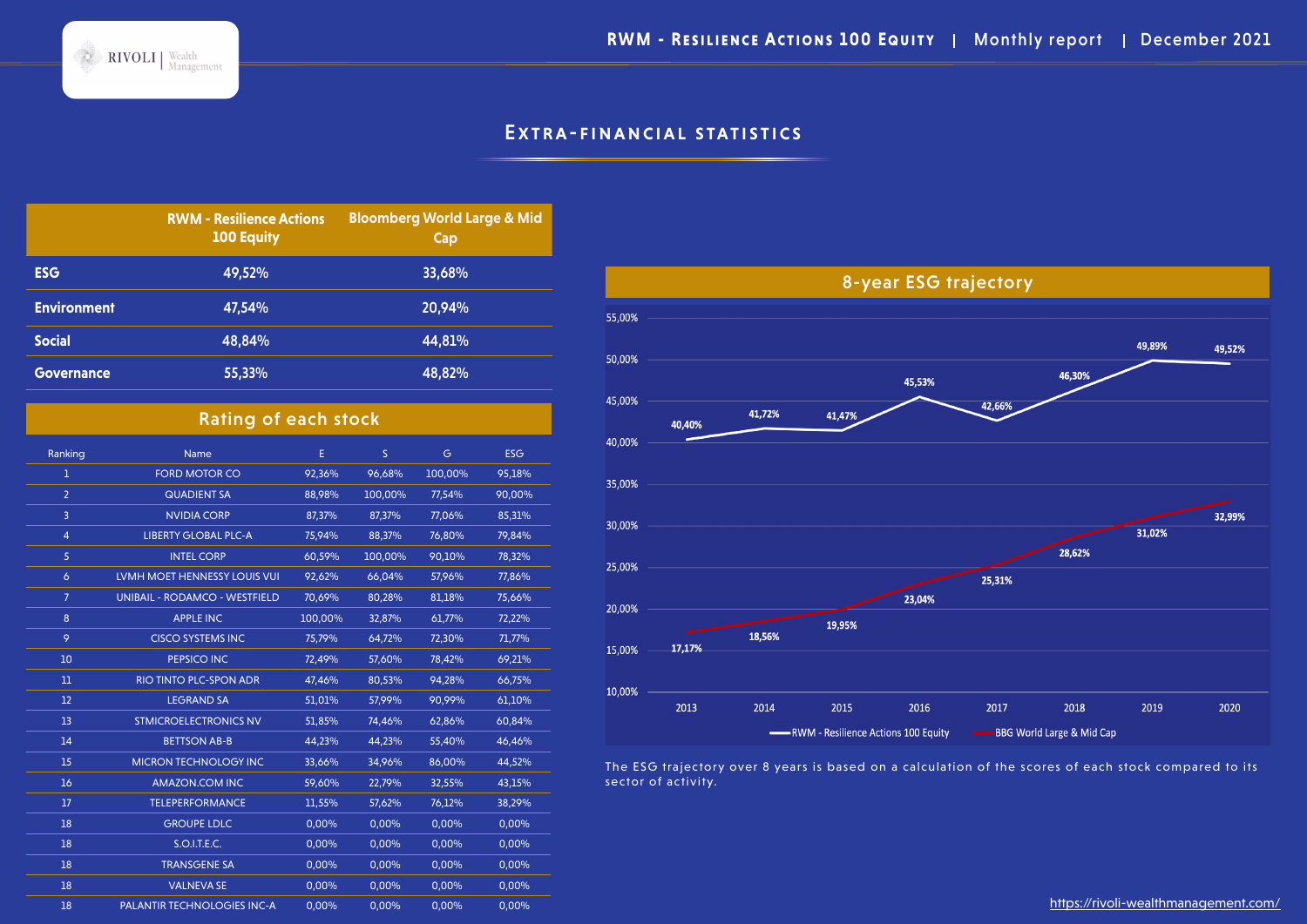## ESG rating methodology and regulation

#### Blue Colibri AM's rating method Environment 50% Social 30% Governance 20% ESG rating via big data exploitation **BIG DATA** Selection of **750 to 1,500 ESG** fields on all listed companies, whereas only 30 are required by regulation. SUITABLE METRICS **180 ESG metrics** selected on the Environment, Social and Governance axes to cover all business sectors with a **50% overweight on Environment** on the ESG rating. ESG ratings **Transparency of the rating 8-year ratings of all fields Very broad company universe (Bloomberg World Large & Mid Cap) REGULATION** ENTITY (\*) PRODUCT (\*\*) Section 3 General policy on sustainability risks *Information to be published on the website* Section 4 General policy on negative impacts *Information to be published on the website* Section 6 Estimated impact on product performance Section 11 Overall impact of the product on sustainability factors Section 11 Estimation of compliance with E or S characteristics Section 5 & 6 Share of investments in sustainable activities Section 8 E and/or S characteristics

(\*) all financial stakeholders are concerned: asset management companies, private banks, financial advisors...

(\*\*) all financial products are concerned: securities accounts, managed mandate, mutual funds, life insurance contracts, ...

More informations on htpps://blue-colibri-am.com